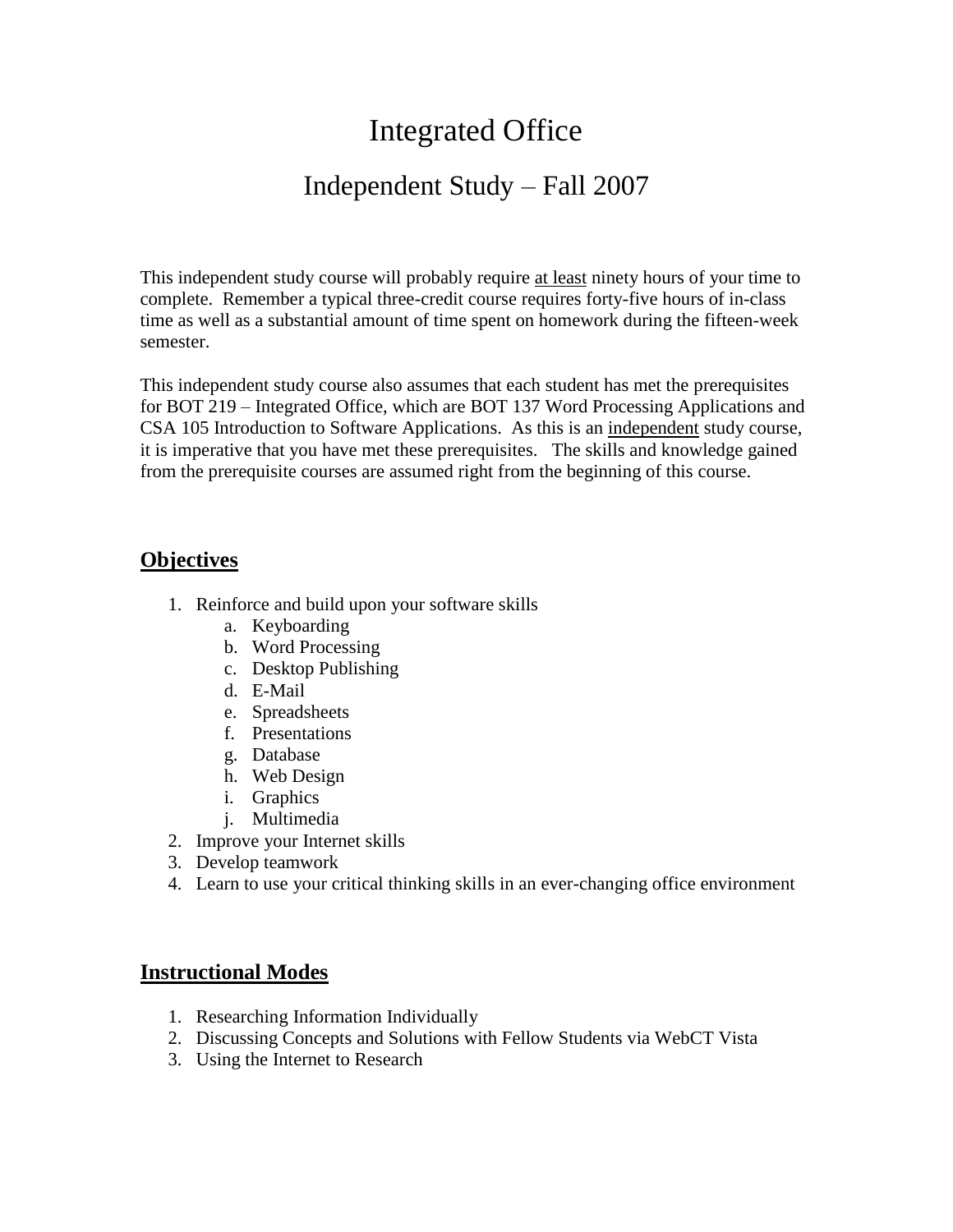#### **Textbook**

Integrated Business Projects, 2nd Edition, Olinzock, Arney, & Skean ISBN: 0-538-72762-4

#### **Assignments and Due Dates**

Each student is expected to complete all assignments listed at the end of this document. I have entered the assignments in a table format with a completion column. You may print this table and use it as a check-off sheet to keep track of your progress for your own benefit. Please don't wait until the end of the semester to get all of your assignments done. As you know, the end of the semester has a way of "sneaking up on us."

As this is an independent study course, you are required to determine the best way to complete the assignments on your own. The textbook does not provide you with step-bystep instructions to complete each assignment. As advanced Business Office Technology students you should be able to use the help feature in the Microsoft application software to assist you. The textbook does provide tips and help keywords in the left-hand margins. (This textbook was designed to provide you with very little direction. Remember, once you are working as an administrative professional, you will be given very little direction in completing your work assignments.)

All data files are located in the organizer page entitled "Data Files" on WebCT Vista. When using a data file from WebCT Vista, you should always save your file to disk first and then open it. If you open it first, you will be working in WebCT Vista and not one of the Microsoft software applications.

I have also provided you with two PowerPoint presentations located in the organizer page "PowerPoint Presentations" which may be helpful for you. If you need further direction, you may also research information by using other textbooks, the Internet, or by contacting your fellow students in WebCT Vista via e-mail, the chat feature, or the discussion tool. We will go over those features together. (Remember, when using the chat feature, both students need to be logged on at the same time. You will probably have to make an appointment [date/time] with the other person/persons to use this feature.)

Your assignments must be submitted to your instructor in a binder on or before December 10. (When submitting an Excel spreadsheet, please provide both views – one that shows the spreadsheet itself and also the view that shows the formulas and calculations that were created in the spreadsheet.)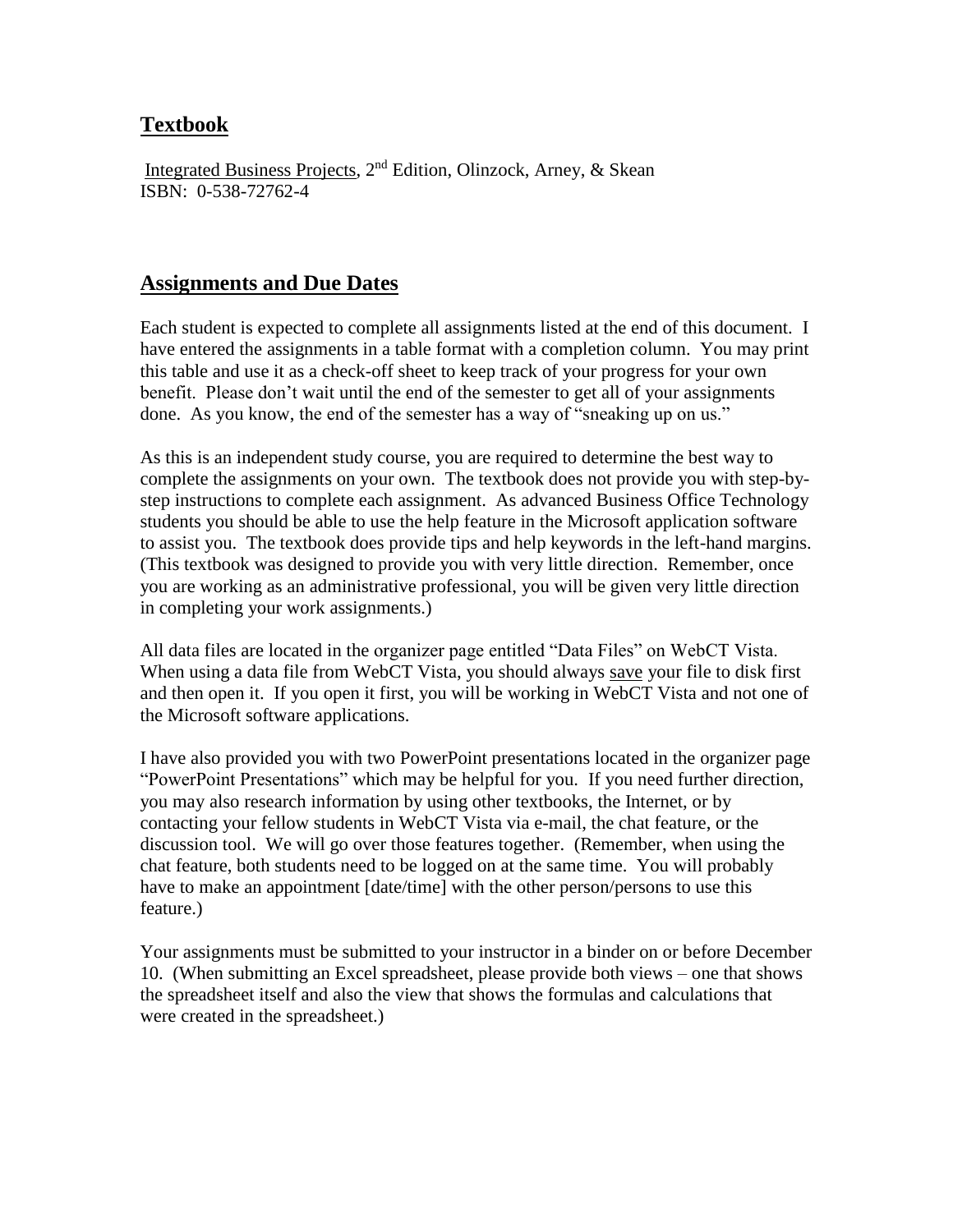Your final grade is based upon not only the accuracy and aesthetics of your assignments but also your collaboration with your fellow students requesting help in WebCT Vista. By collaboration, I am referring to your support of your fellow students using WebCT Vista. You may help students by providing them with the information on HOW to complete the work. DO NOT share files with your fellow students. Each student must submit their own work. If I find a student has plagiarized someone else's work, both students will be subject to the College's policy on this topic.

I am requesting that each of you log into WebCT Vista at least once per week and provide assistance to any student requesting help. There are at least three ways you may do this: e-mail, chat, or discussion. My hope is that through this teamwork effort you will obtain the necessary collaboration skills needed in today's workplace environment as an office professional.

As your instructor, I have the capability of tracking and monitoring your activity/time/location in WebCT Vista; but I would also like you to keep a separate log of your time spent collaborating with the other students in the class. Please keep a detailed log including the date, time, and the general topic regarding your collaboration efforts. As you are required to log on at least once per week, you should have at least 15 entries in your log. This log will be submitted as the last page in your binder.

#### **Evaluation Procedure**

Assignments 70%

Collaboration 30%

#### **Final Grade Scale**

|  | $A = 94 - 100$    |  |  | $C = 73 - 76$  |  |
|--|-------------------|--|--|----------------|--|
|  | $A = 90 - 93$     |  |  | $D+ = 67 - 69$ |  |
|  | $B+ = 87 - 89$    |  |  | $D = 63 - 66$  |  |
|  | $B = 83 - 86$     |  |  | $D = 60 - 62$  |  |
|  | $B - = 80 - 82$   |  |  | $F = 0 - 59$   |  |
|  | $C_{+}$ = 77 - 79 |  |  |                |  |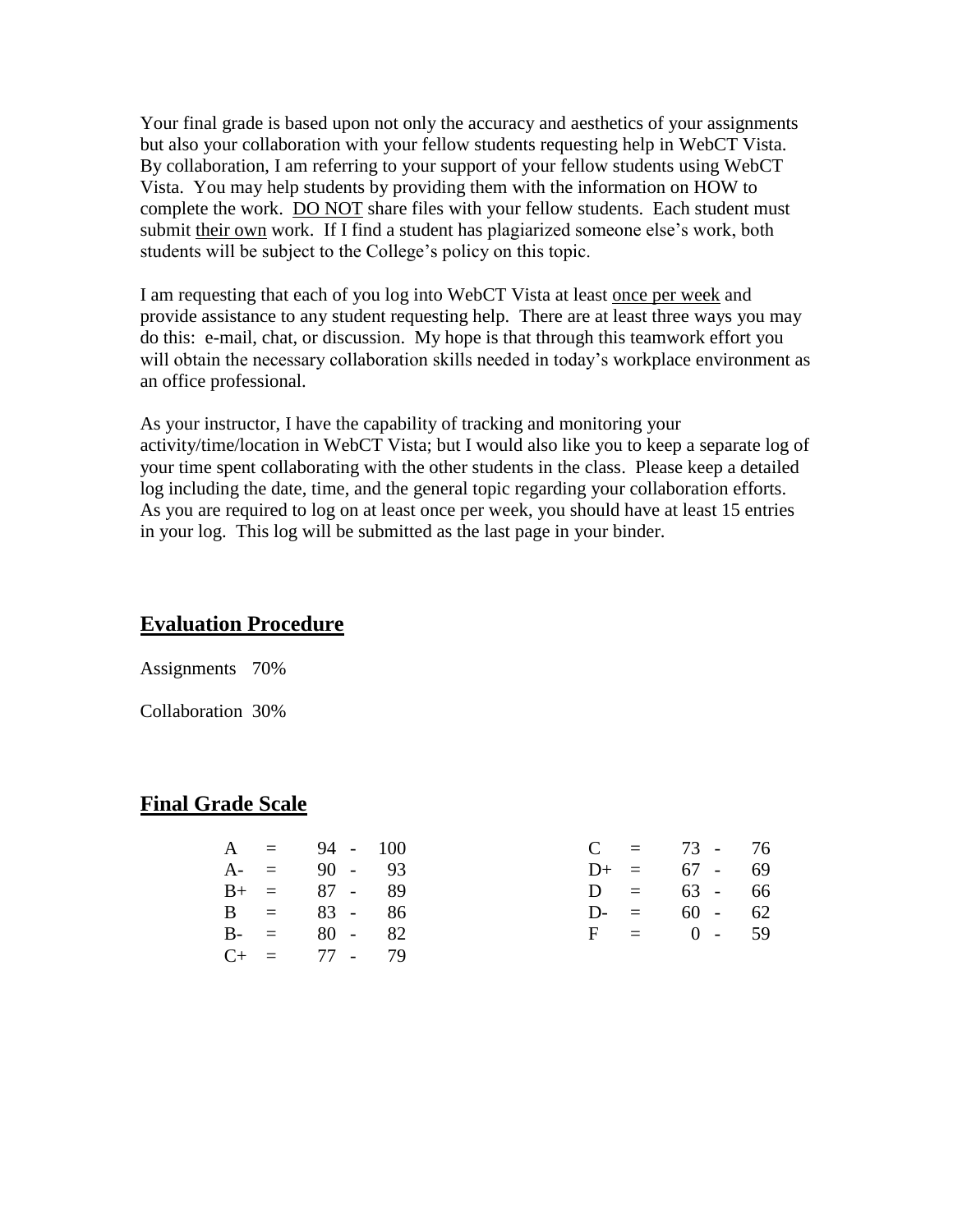# Integrated Office

# Independent Study Assignments Fall 2007

| Assignment                                          | Completed |
|-----------------------------------------------------|-----------|
| Read Introduction                                   |           |
| Project 1                                           |           |
| Task 1 Answer Donation Request Letter               |           |
| (Letterhead on data file)                           |           |
| Task 2 Prepare Discount Request Letter              |           |
| Complete Challenge Pg. 13 - Print                   |           |
| Job 1-3 Create Petty Cash Table                     |           |
| Job 1-4 Use Desktop Publishing for Stickers & Notes |           |
| <b>Task 1 Format Labels for Stickers</b>            |           |
| Task 2 Design Thank You Notes                       |           |
| Job 1-7 Prepare Injury Follow-up Form               |           |
| Project 2                                           |           |
| Job 2-1 Create Organization Chart                   |           |
| Job 2-2 Prepare Job Descriptions                    |           |
| Task 1 Bus Driver Job Description                   |           |
| Task 3 Reservationist Job Description               |           |
| Job 2-3 Create Name Cards                           |           |
| Job 2-4 Prepare Information Sheet                   |           |
| Job 2-6 Prepare Guide Information                   |           |
| Task 1 Guide Application                            |           |
| Project 3                                           |           |
| Job 3-1 Create List of Food Service Options         |           |
| Task 1 Create Meal Packages Brochure                |           |
| Task 2 Create Meal Package Form                     |           |
| Task 3 Complete Meal Form                           |           |
| Job 3-2 Prepare Agenda and Minutes                  |           |
| Task 2 Create Agenda for Mr. Newland                |           |
| Job 3-4 Generate Employee List and Directory        |           |
| Task 1 Create Employee Phone List                   |           |
| <b>Task 2 Create Directory</b>                      |           |
| (Tip: Create Columns before Drop Caps)              |           |
| Job 3-5 Create Marketing Materials for WV Scouts    |           |
| <b>Task 1 Create Data Source</b>                    |           |
| Task 2 Prepare Letter for Merge                     |           |
| Task 3 Create Mailing Labels                        |           |